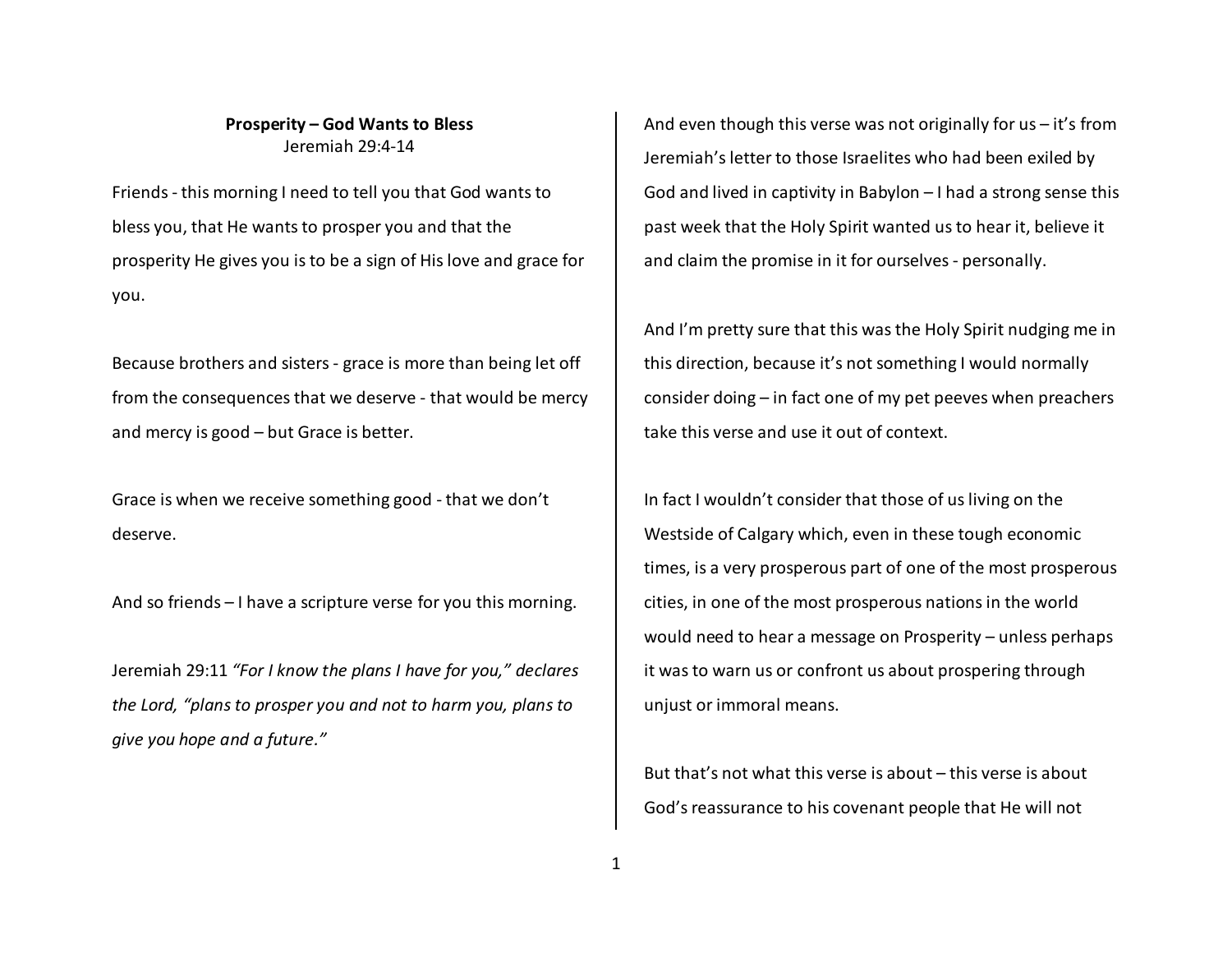forget about them, He will not abandon them – even though they might deserve it for all their unfaithfulness.

Instead, when the time of exile is over God still has plans for them, a future for them and he will restore them – bless them and make them prosper… and friends the Holy Spirit wants us to claim that for ourselves today too.

Because, deep down - we might have our doubts that the Almighty, all knowing, all present God who always was, always is and always will be - is actually good.

I mean sure we'll say "God is Good" and answer back "All the time!" because we don't think God is bad… after all 1 John 1:5 says "*God is light; in him there is no darkness at all.*"

But do we trust that God has a good heart towards us? Are we confident in His benevolent nature? Do we expect our Heavenly Father to be lavish and extravagant towards us? Like the Father in Jesus' parable who was waiting for his disgraced

son to return home and blew the budget on the welcome home party!

Is that the sort of person we automatically think God to be when we think about God?

Certainly the Israelites who were in exile would have had a hard time believing this – especially when they knew why they were in exile and that they deserved to be in exile.

And I don't know about you – but when I've given into my sinful nature – yet again, and when I know better too, and then, in the next couple days something bad but completely unrelated happens… well I'll admit it - it's hard not wonder if God isn't somehow "smiting" me for what I've done wrong, even though I know that's not how God works. It still kind of feels like it is.

Or if you happen to be going through a rough patch in your life with relationships, in your work, or with your health or someone you love is going through these things – it can be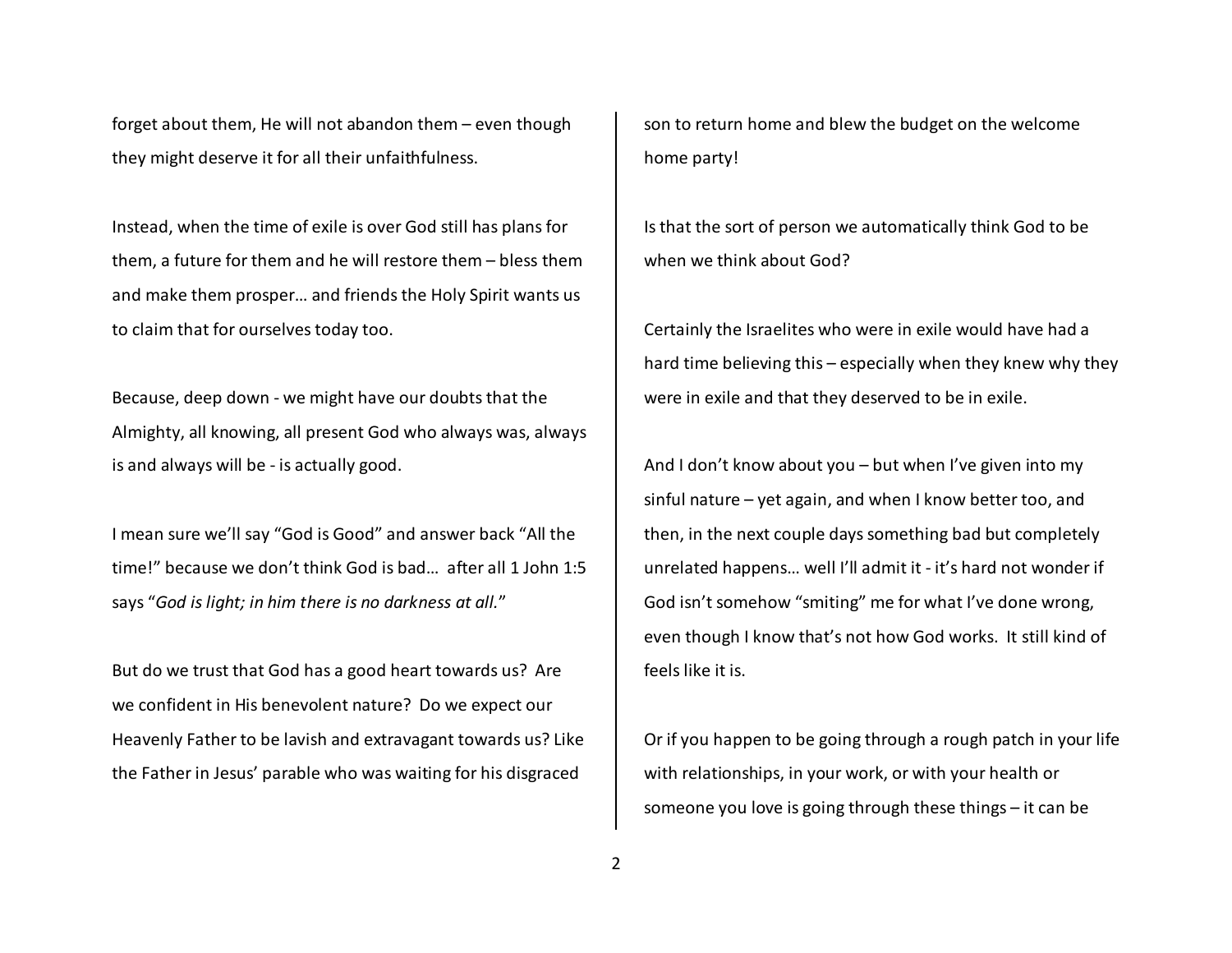hard, given the circumstances you see around you to believe that God is truly Good and that He is working through all negative things for your good.

And maybe you've been praying about this rough patch you've been going through in your life and God hasn't answered your prayers just yet…

and you are reading through your bible and you come across Proverbs 15:29 which says *"The Lord is far from the wicked, but he hears the prayer of the righteous."* And you wonder – maybe God considers me wicked and I'm not righteous and that's why my prayer isn't being answered???

Or maybe you struggle to believe that you are worthy of receiving something good or extravagant , even though Christ sacrificed his own life to purchase you for God and He calls you His own and you are a child of the King – you know that but you still somehow don't really believe you are that special to God.

You have time believing that God wants to make a fuss over you and splurge on you like a dad taking his little girl out for a triple scoop ice-cream or a mom letting her little boy get that cool toy dinosaur which caught his eye while they were out shopping…

We might believe that God is good, but not that good!

Yes he's forgiven our sins in Christ who took our punishment on himself and thank goodness we didn't get what we deserved - but we shouldn't be presumptuous and expect that God is going to give us all sorts of good things in life.

We might even go so far as to remind ourselves that if we hadn't been such a hot mess, Christ wouldn't have had to suffer so much on our behalf in the first place – so we'd better pull up our socks and do a better job of living and not expect too much more from God who's done more than enough for us already.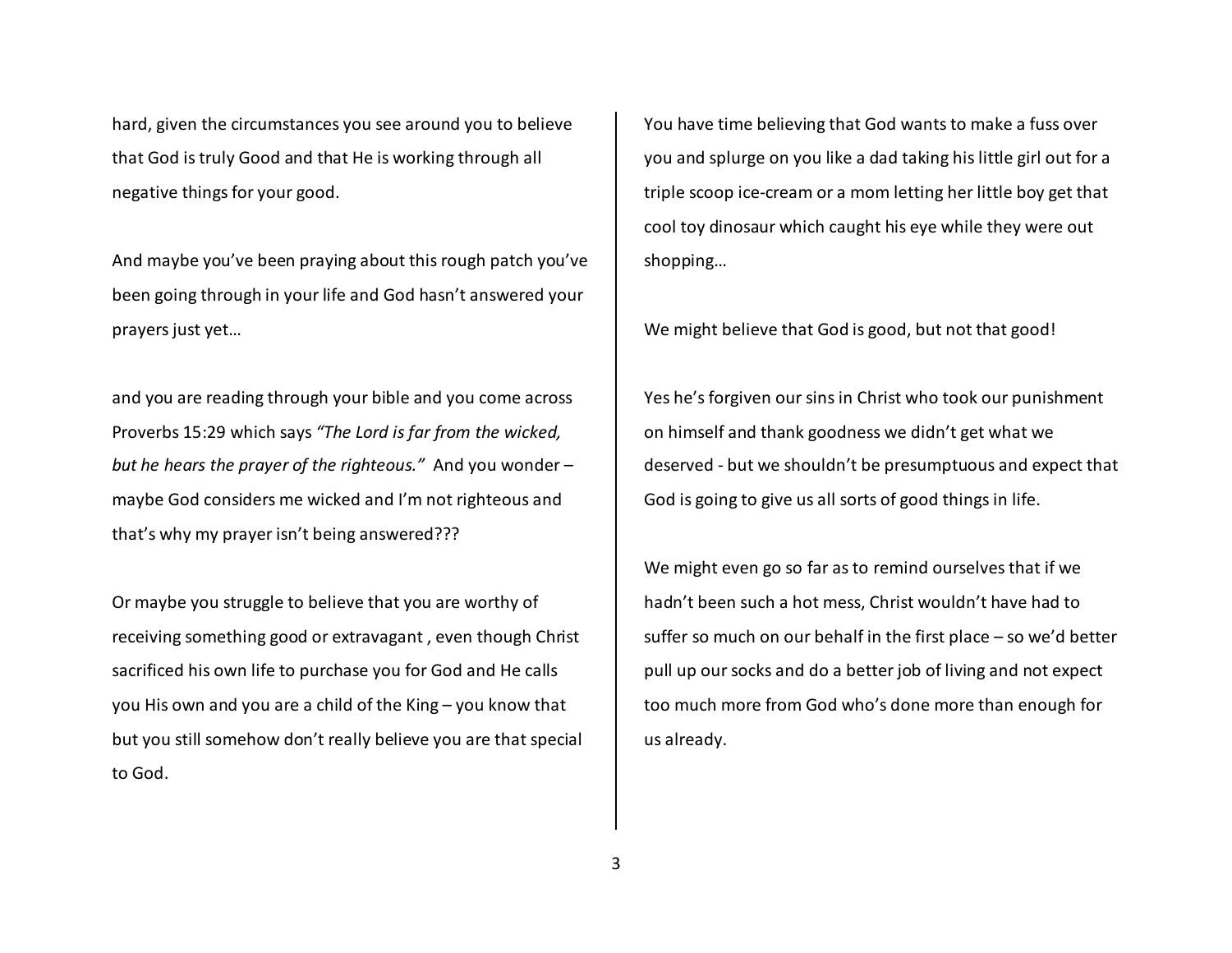I don't know – are any of these striking a chord with you friends?

But we need to remember friends - mercy is when don't get what we deserve, but grace is when we get something good that we don't deserve and but I believe I am supposed to prophesy that into your lives this morning friends.

I believe that God want to do more in our lives with His grace, and He wants you to experience His Father-of –the- Prodigal-Son type extravagance in your life in some way, and so I am supposed to help get that started by speaking it into your life and proclaiming to you this morning…

Friends- God is going to prosper you!

Because He wants to help you understand how much you are loved by Him, how He delights in you – just because you are you!

Yes we're affected by sin – but He has taken care of that, and He is taking care of that through Jesus Christ and the on-going work of the Holy Spirit, and now He just wants to bless you and give you what is good in life!

So He will prosper you and help you understand in a tangible way the reality of the spiritual blessings and prosperity that He has given us in Jesus Christ.

In fact, God's extravagant gifts do more than help us understand what we've received in Jesus – God actually works through them - because they are manifestations of His grace.

Through his blessings He fills us with His grace and heals the brokenness that sin has caused in us and enables us to bless others.

Are you familiar with the story of Babette's feast? Let me share it with you…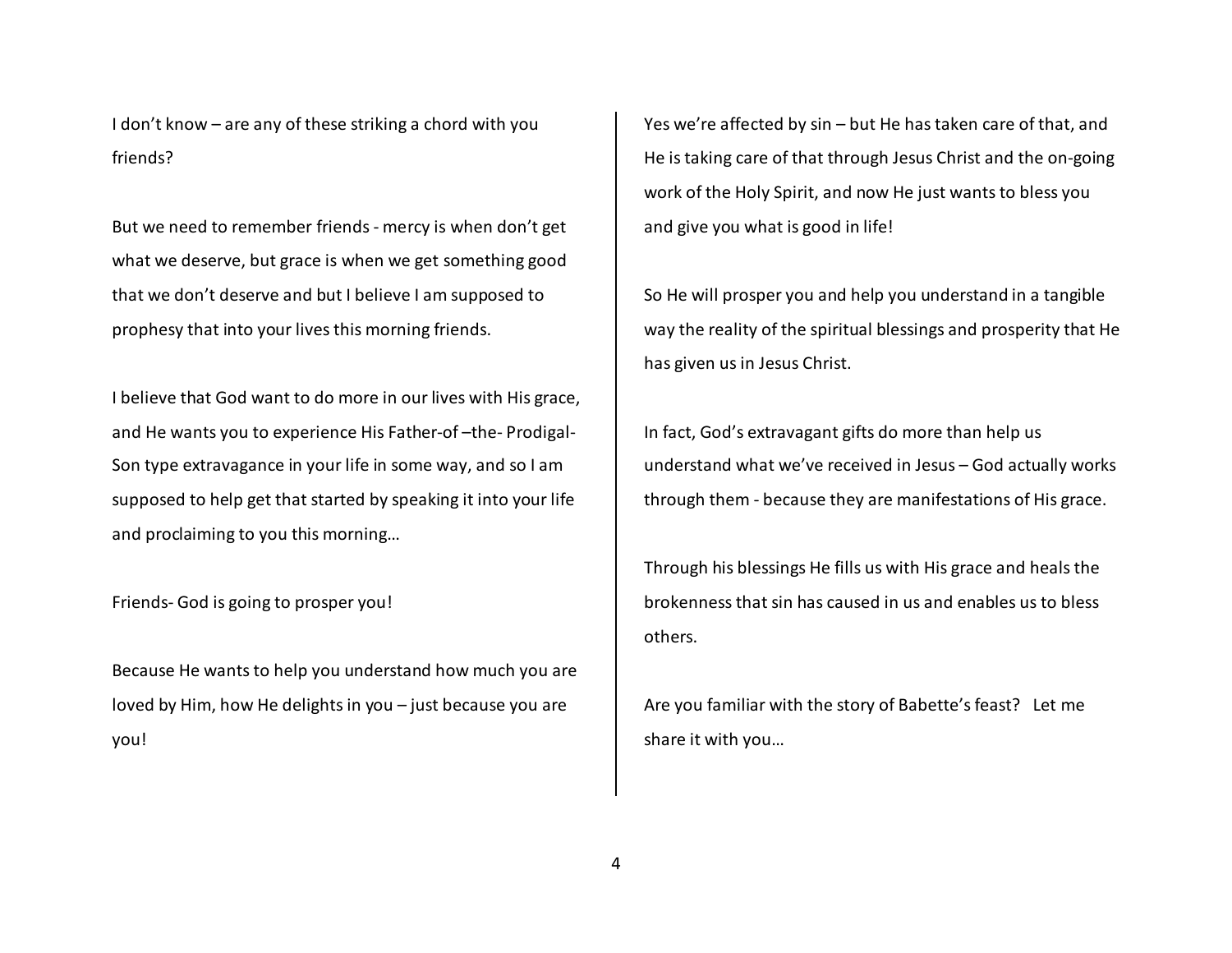Babette is a refugee who has fled from the bloody counterrevolution in Paris in 1871, and ended up in a remote village on the western coast of Denmark. She is taken in by two elderly sisters, both pious Christians, and lives with them as their housekeeper.

It's a big transition from city life in Paris to a small sea-side village in Denmark, where she is considered an outsider. But gradually over the years her unassuming nature and tenacious spirit allow her to be accepted into this small community.

The only connection she keeps to her former life in Paris is a lottery ticket – and she has a friend in Paris who renews the ticket for her each year, and this goes on for fourteen years.

Then one day, she gets word that she has won the lottery - a prize of 10,000 francs – which would be worth about \$50, 000.00 today.

Instead of using her winnings to return to Paris – she requests that the sisters allow her to cook a special feast to help them

celebrate the 100<sup>th</sup> birthday of their deceased father – a minister who had founded their small village.

The sisters agree and Babette starts the preparations for the feast, importing all the finest silverware, crystal, linens, china and ingredients directly from Paris…

The menu would start with the first course of buckwheat cakes with caviar and sour cream, turtle soup, and a salad with Belgian endive and walnuts.

The main course was quail in pastry puff shells with fois gras and truffle sauce, with a side selection of Blue Cheese, papaya, figs, grapes and pineapple.

The grand finale was a rum sponge cake with figs and glacéed fruits for deserts.

To wash it all down there were various wines, spirits and champagnes of the finest quality that France had to offer.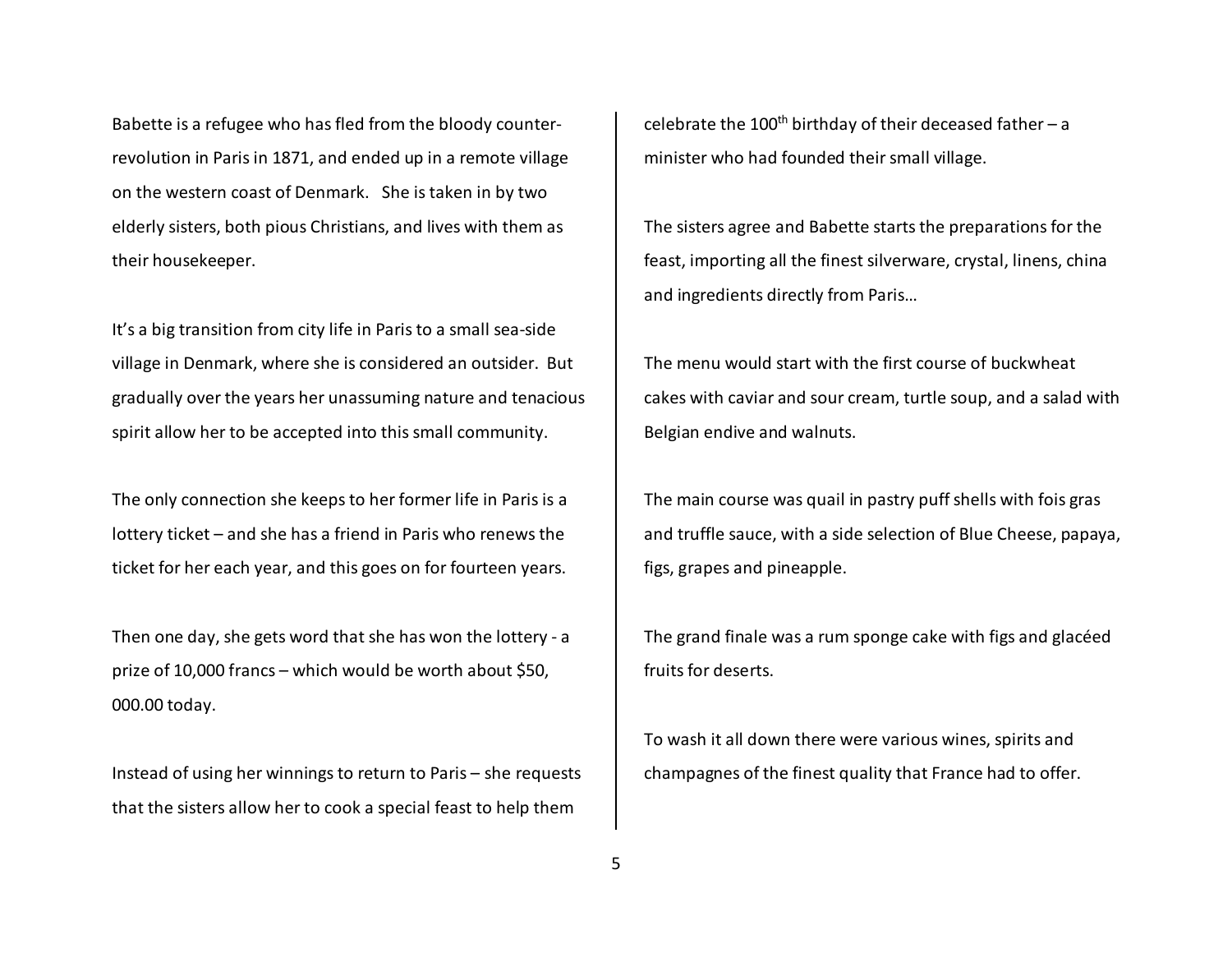And all the while, she kept it a secret that she was intended to spend all her winnings on this dinner.

So as the supplies and ingredients begin to arrive, the residents of this remote little village begin to worry that this meal will become the occasion of sinful pleasure and decadence as they have never seen such luxury and sumptuousness before.

So they meet with the sisters and they agree they will eat the meal, but they will say nothing of the richness or extravagance of the setting or the food as they eat it.

In other words they are going to enjoy this experience of dining on fine French cuisine as if it were nothing more than a hunk of stale bread and watery gruel because they think the blessing and extravagance of the meal is too much.

Finally the day of the feast arrives and the villagers gather to be served this lavish expression of Babette's gratitude and love towards them.

They fully intend to refrain from showing any sign of enjoyment or giving any indication that they are enjoying this fine cuisine – but an unexpected guest spoils their plans.

One of the villagers has a nephew, who at one point was an Attaché in Paris, and he has come to pay his aunt a visit, and so he is invited to the feast as well, but He is unaware that the rest of the villagers intend to refrain from commenting on the food.

The nephew is well acquainted with fine French cuisine and he is blown away that in this remote part of Denmark he is having a fine dining experience that equals the best he ever had in Paris!

So throughout the dinner, he regales the other villagers with all the details about the various entrees; dishes, wines and tables settings and how it reminds him of his dining experience at the Café Anglais in Paris.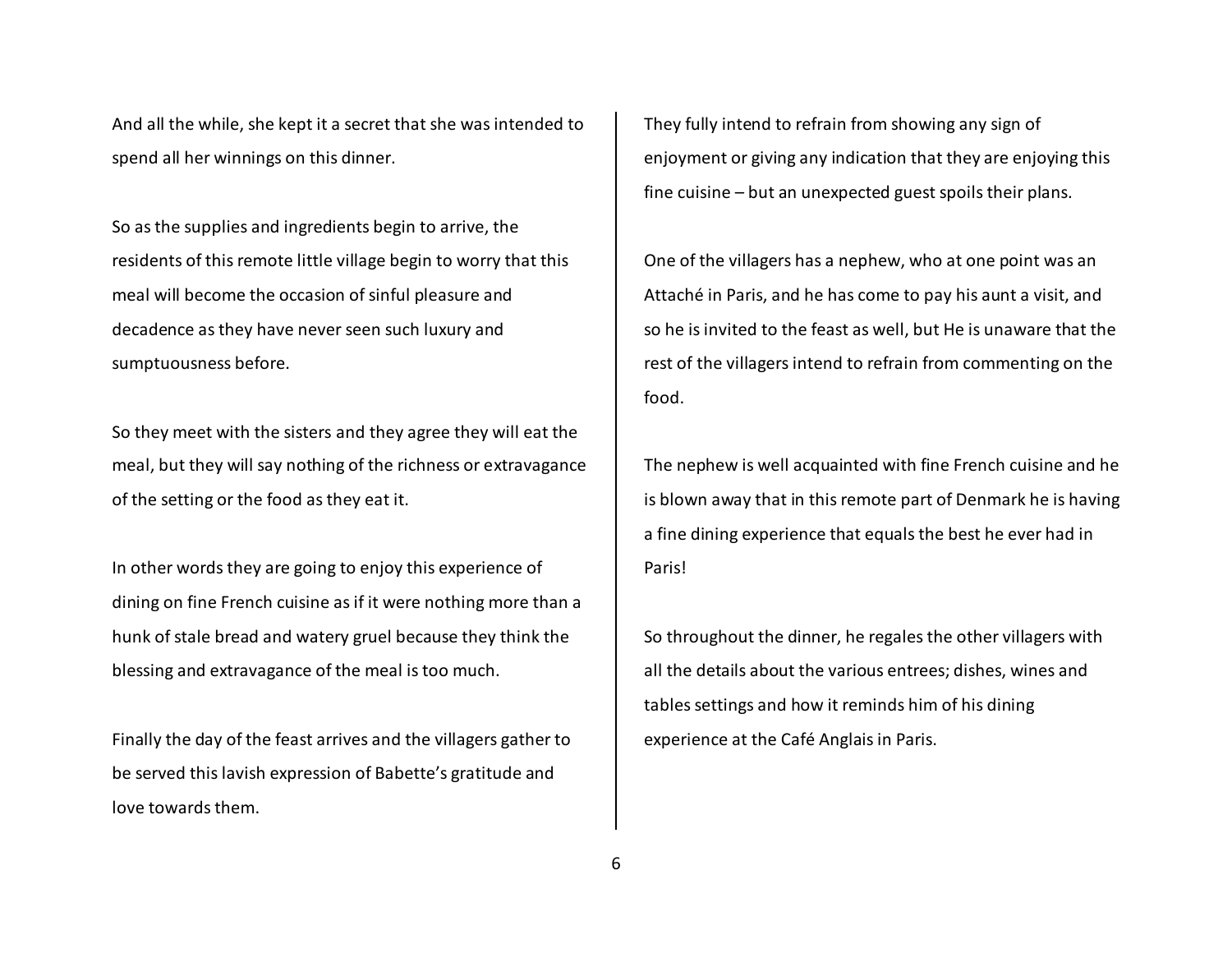And even though the villagers are trying not to let on that they are enjoying this sumptuous dinner, this lavish expression of love and gratitude has an effect on them.

As the meal progresses they are elevated physically and spiritually – old wrongs are righted, friendships are renewed, distrust and superstition are left behind and any fears that this dinner would turn into an occasion of sinful decadence are forgotten.

Instead there is a mystical sense of redemption that settles over the guests as they enjoy the rich blessings of Babette's feast.

And friends – this story is a great illustration of how God wants to bless us, how He wants to prosper us, and how His good gifts can fill us with His grace, and bring His redemption into our lives and the lives of others.

And I hope we can see the foolishness in refraining from receiving and fully enjoying something that was intended for us to delight in because we are scared of sin. Especially when enjoying the gift in itself can be a means of experiencing how much God loves you and wants to bless you and can fill you with gratitude towards Him – and this overcomes sin.

Friends, as people who live in a prosperous neighborhood, in a prosperous city, in a prosperous country it can be easy to be suspicious of this prosperity.

To view it as something which becomes the occasion for our sinfulness to cause us to worship the gift instead of the giver and so we decide that we're going to refrain from saying about prosperity.

We're not going to focus on the nice homes and nice cars and nice clothes and all the other nice things that come with this prosperity which God has bestowed upon our neighborhood and city.

And yet by not saying anything about it friends, we allow our friends and neighbors and family members and coworkers to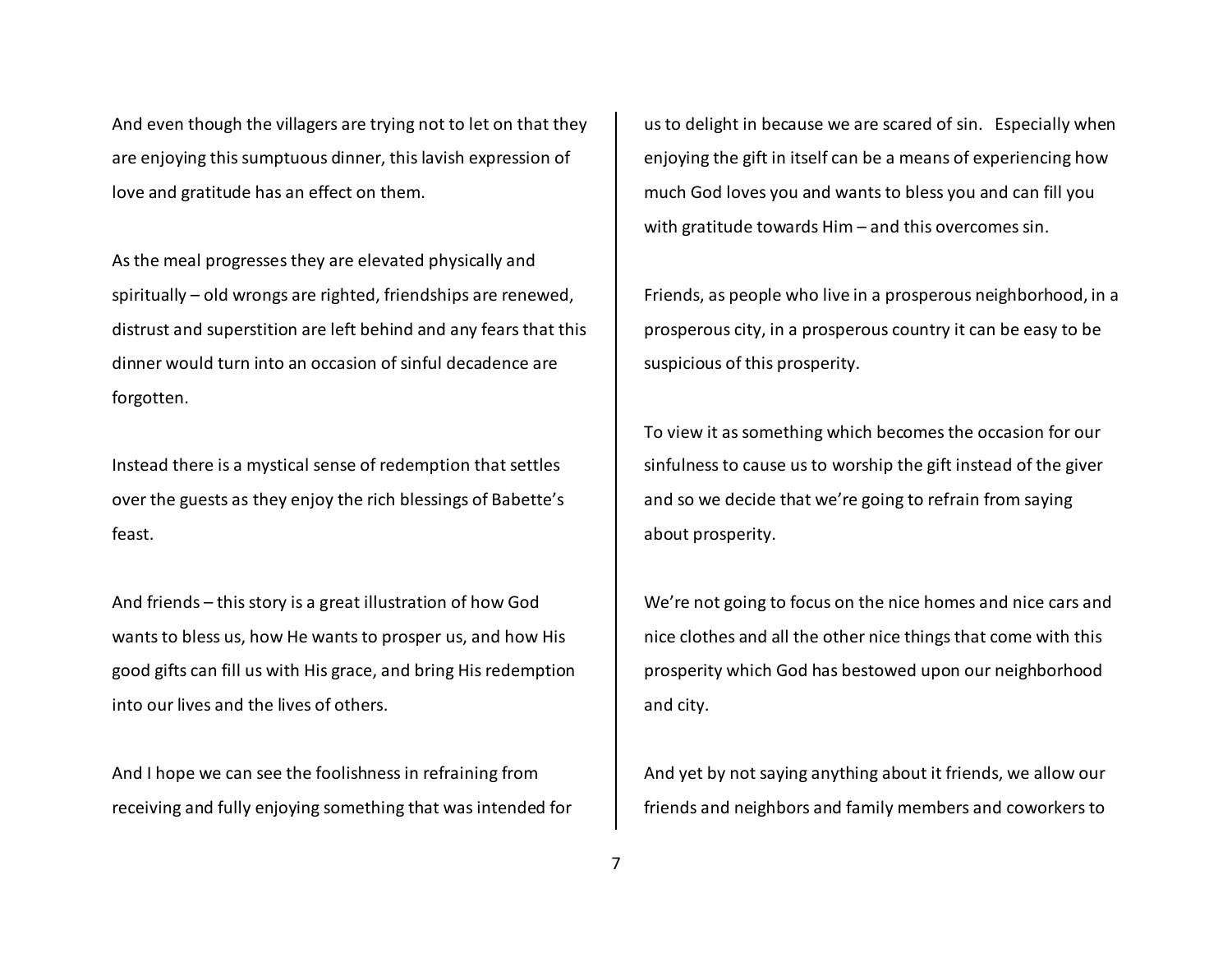go on thinking that this prosperity is a simply a result of their own hard work and fortuitous circumstances - instead of something that God has given us.

And so they will naturally continue to worship the gift, because they do not know about the Giver…

And as a result God goes unrecognized; He is not thanked or complemented on His incredible blessings that He has given His very life to redeem –

"*For God so loved the world (the beautiful arrangement) that He sent His only son…"* (John 3:16)

So friends – we must speak about prosperity, we mustrecognize God's good gifts and point out that these good gifts come from a good giver – and praise Him and complement Him and give Him recognition and honor in front of anyone who will listen.

Let us not shy away from telling our friends and neighbors the truth that our prosperity is a gift from God – who is a really good God!

Friends, let us not doubt that God has a good heart towards us – He wants nothing more than to bless us, to have us enjoy the things He gives to us, to delight in this world and every part of the creation He created for us - from rocks and trees to skies and seas, romance and designer pants, and everything else in between.

*"For I know the plans I have for you," declares the Lord, "plans to prosper you and not to harm you, plans to give you hope and a future." (Jer 29:11)*

Friends this verse is for you this morning – will you receive it? Will you accept it in faith and trust that God is good – not just good – but really really good!

And will you trust His promise that He has plans for you – plans to prosper you to give you hope and a future?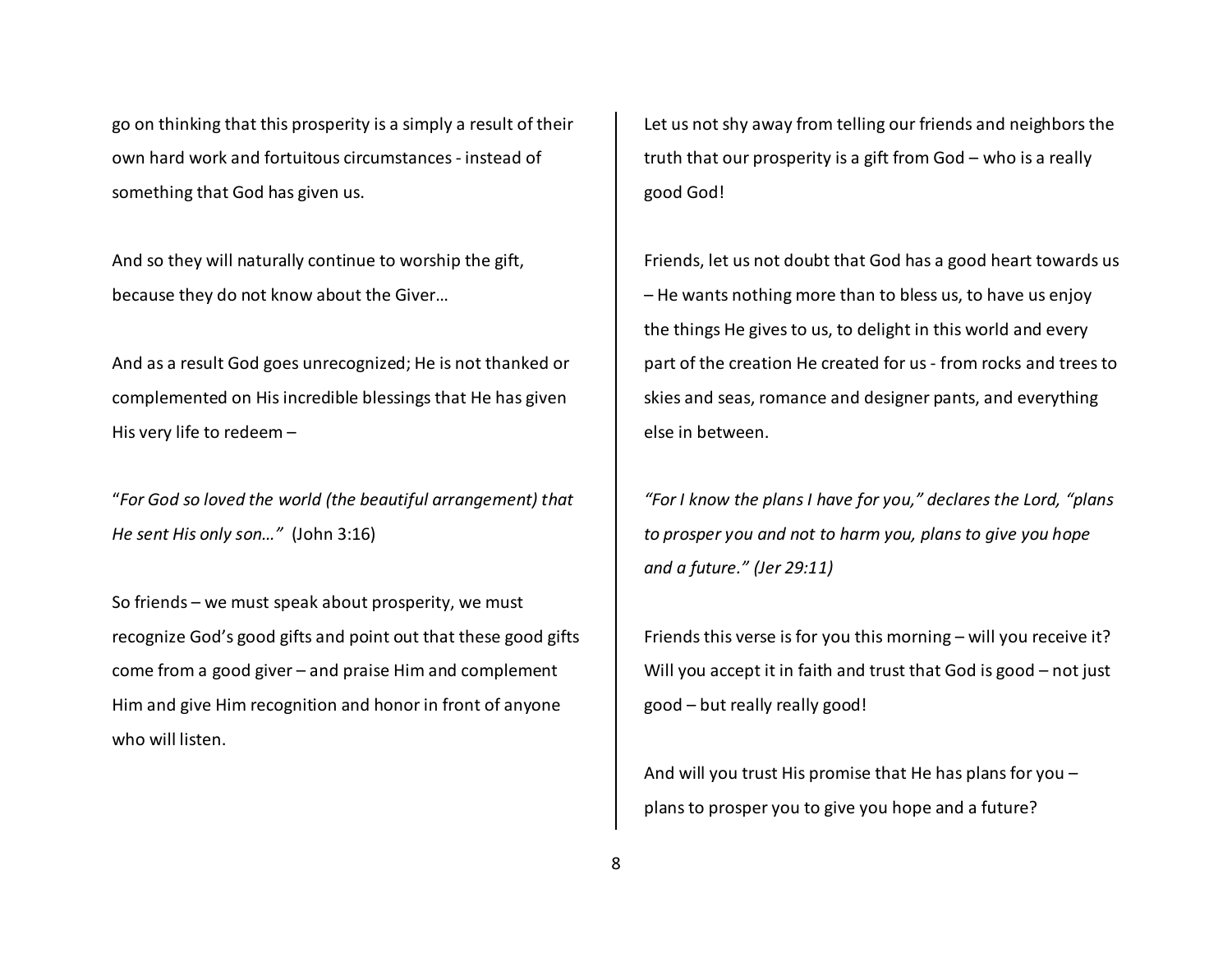In the big picture friends that is our salvation. This promise will ultimately be fulfilled when our Lord Jesus returns and brings in the new heavens and the new earth; that is our future – our hope.

And then we will live in this world without sin, unaffected by pain and sorrow, no sickness, no homelessness, no war, no missing airplanes, no layoffs, no divorces, no more brokenness…

And so accepting and claiming this verse for yourself is to put your faith and trust in Jesus Christ as the savior of the world – in every sense of what that can mean…

And that faith and trust can be lived out and expressed in some very practical ways – so listen to what Proverbs says we can do - in faith - to claim the promise of prosperity.

11:25 *"A generous person will prosper; whoever refreshes others will be refreshed."* 

16:20 *"Whoever gives heed to instruction prospers, and blessed is the one who trusts in the Lord."*

21:21 *"Whoever pursues righteousness and love finds life,prosperity and honor"*

So friends – as you go about your day to day business this week and in the months ahead… be generous, do what is right, pay heed to the truth you learn at church and in the scriptures and live by it.. and God will prosper you.

Not just a little bit, not just enough to get by – but over and above what we need, expect, or deserve friends.

Because God wants to demonstrate his lavish, extravagant grace to us to help us truly understand and experience the depth of His grace and love and have that transform us.

*"For I know the plans I have for you," declares the Lord, "plans to prosper you and not to harm you, plans to give you hope and a future." (Jer 29:11)*